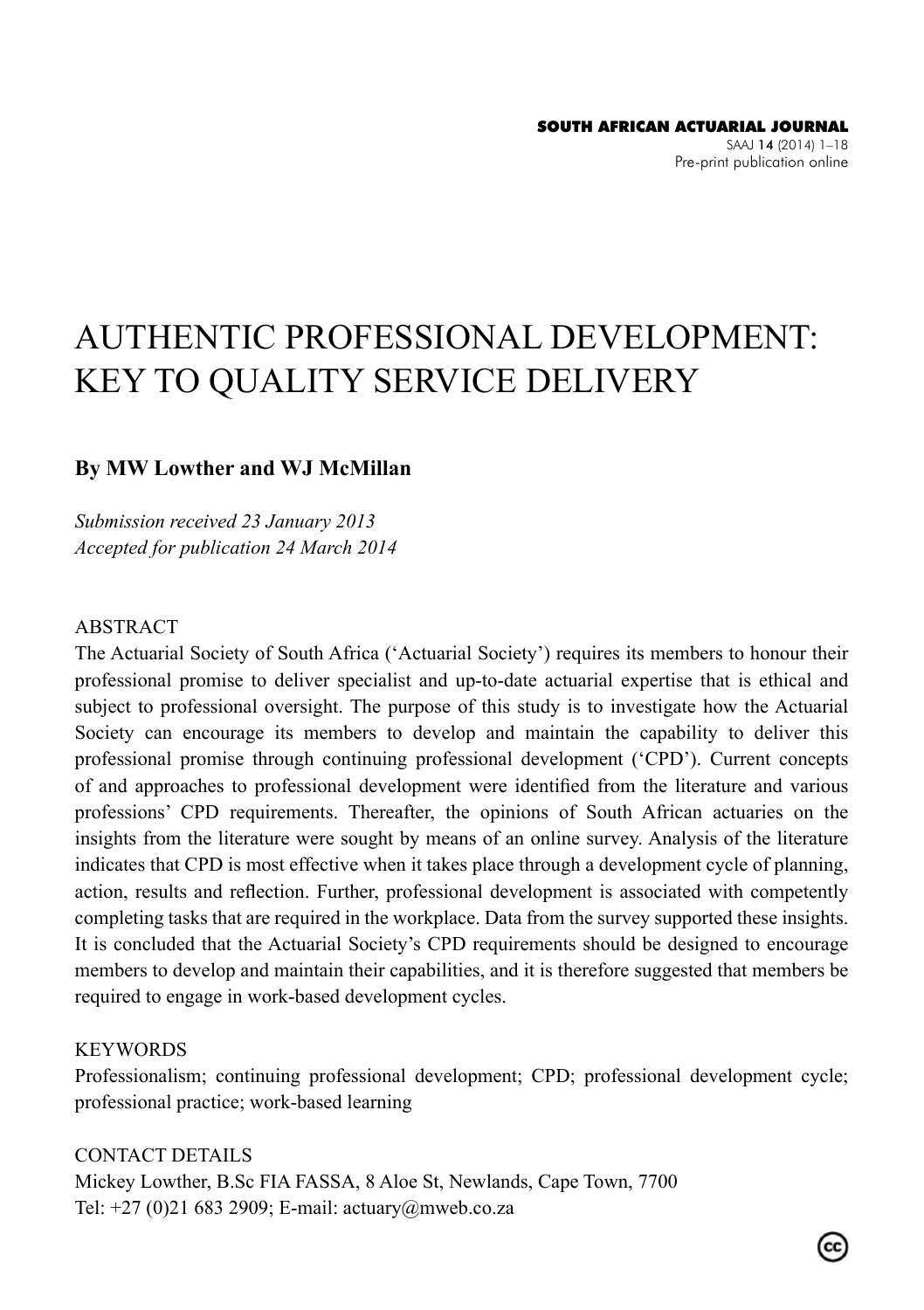# **1. INTRODUCTION**

1.1 The Actuarial Society of South Africa ('Actuarial Society') recently incorporated the principles of professionalism of the International Actuarial Association<sup>1</sup> (' $IAA$ ') into its Code of Professional Conduct.2 Accordingly, the Code requires members to undertake to deliver, throughout their careers, specialist and up-to-date actuarial expertise that is ethical and subject to professional oversight. This undertaking to deliver a quality service is referred to as the professional promise.<sup>3</sup> The purpose of the study discussed in this paper was to investigate how the Actuarial Society could encourage its members to develop and maintain the capability to deliver their professional promise.

1.2 The authors consider professional development to be the process of capacitating oneself in a professional environment. Gardner (1978) described the individual professional's commitment to a full professional life, increasing capacity and good practice as continuing professional development ('CPD'). Subsequently many professions formalised CPD in various ways. The concept that CPD should address the development of professionals' capability to deliver a quality service has been highlighted in the fields of medicine (Davis & Davis, 2010; Carbon, 2005; Du Boulay, 2000), pharmacy (Konkol, 2005), physiotherapy (O'Sullivan, 2003) and accounting (Boritz & Carnaghan, 2003). However, in many professions, CPD has tended to become a set of compliances (Friedman & Phillips, 2004). The research question which guided this study was therefore: 'How should CPD be practised to enable South African actuaries to deliver their professional promise?'

1.3 There is a substantial body of literature related to professional development and the effectiveness of CPD requirements. In this paper, insights from these sources are used to suggest CPD principles that may result in actuaries developing and maintaining their service-delivery capability. The insights drawn from the literature are tested by means of a survey of the opinions of members of the Actuarial Society.

1.4 In section 2 the methodology of the study is explained. Sections 3 to 5 outline insights from the literature on three aspects of professional development – the nature of professional development and the roles therein of the professional body and the employer respectively. Section 6 shifts the enquiry from professional development in general to the actuarial profession in particular. The insights from the literature are compared to CPD requirements of the IAA, the Actuarial Society and five other Anglophone national actuarial associations. Section 7 presents the opinions of South African actuaries on the

<sup>1</sup> International Actuarial Association. *Principles of Professionalism* 2012. www.actuaries.org, 12/03/2012

<sup>2</sup> Actuarial Society of South Africa. *Code of Professional Conduct*, 2012. www.actuaries.org.za, 18/11/2012

<sup>3</sup> ibid.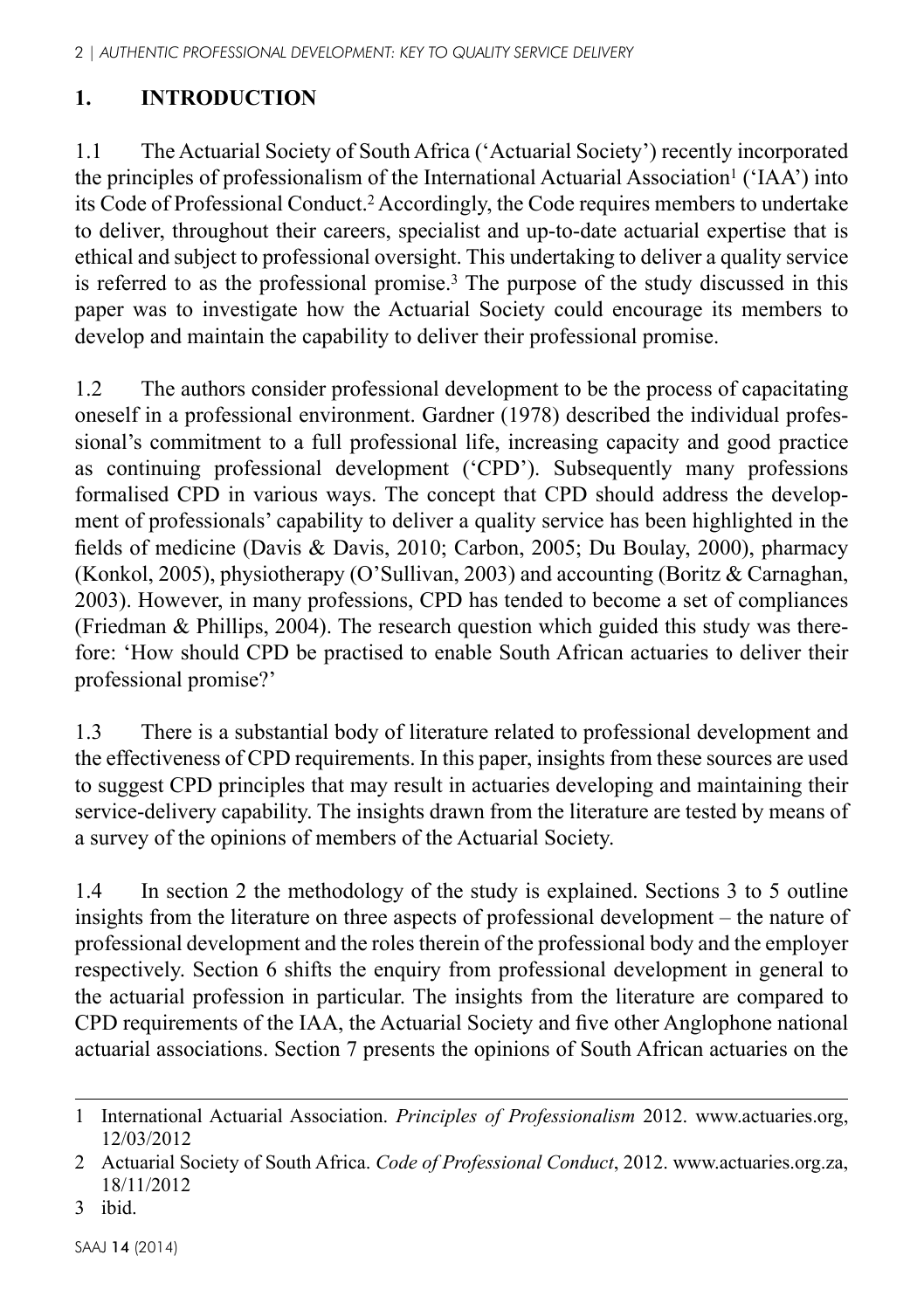insights from the literature. Section 8 concludes by identifying implications of these insights for the Actuarial Society.

## **2. METHODOLOGY**

2.1 Literature was sought to identify current concepts of and approaches to professional development and CPD, and to review the strategies that are considered appropriate to support the authentic development of professionals and their capability to deliver a quality service. The Google Scholar search platform was used to identify appropriate literature by means of the search phrases 'continuing professional development', 'continuing professional education', and 'professional development'. The platform's associated search tools were then used to access literature cited in any identified article, as well as literature which cited the identified article. The search was discontinued when no new insights emerged from analysis of the literature (Padgett, 2008). A qualitative analysis of the literature resulted in the identification of insights regarding the nature of professional development.

2.2 Data regarding actual CPD requirements from a variety of professions and professional bodies was also sought. Some of these requirements were identified from the literature while other requirements were accessed through website searches. This information provided insight into a variety of CPD requirements, their various structures and the underpinning assumptions.

2.3 Thereafter, the opinions of South African actuaries were elicited regarding the insights which had emerged from the literature and CPD requirement reviews. This information was obtained using an anonymous online survey. The survey consisted of closed questions except for a single free text box at the end of the questionnaire. Questions were checked for validity and reliability by a statistician. The office of the Actuarial Society disseminated a link to a Survey Monkey questionnaire to all active qualified members of the Actuarial Society and 19% (*n*=168) responded. The insights from the literature, mapped against the results of the survey, were reported back at two general meetings of members.

## **3. THE NATURE OF PROFESSIONAL DEVELOPMENT**

## 3.1 HOW PROFESSIONALS DEVELOP

Mezirow (1997) argues that professionals develop by making their own interpretations, rather than acting on the purposes, beliefs, judgements and feelings of others. By definition, development implies growth, evolution and gradual unfolding; in other words, a process of becoming, influenced by nature and nurture (Boud & Hager, 2011). Professional development cannot be pre-specified and standardised, over-simplified, divorced from practice or separated from group learning (Boud & Hager, op. cit.). Drawing on Houle (1981), Lowther & McMillan (2006) argue that professionals are not passive recipients of claimed wisdom. Rather, they strive for continuous improvement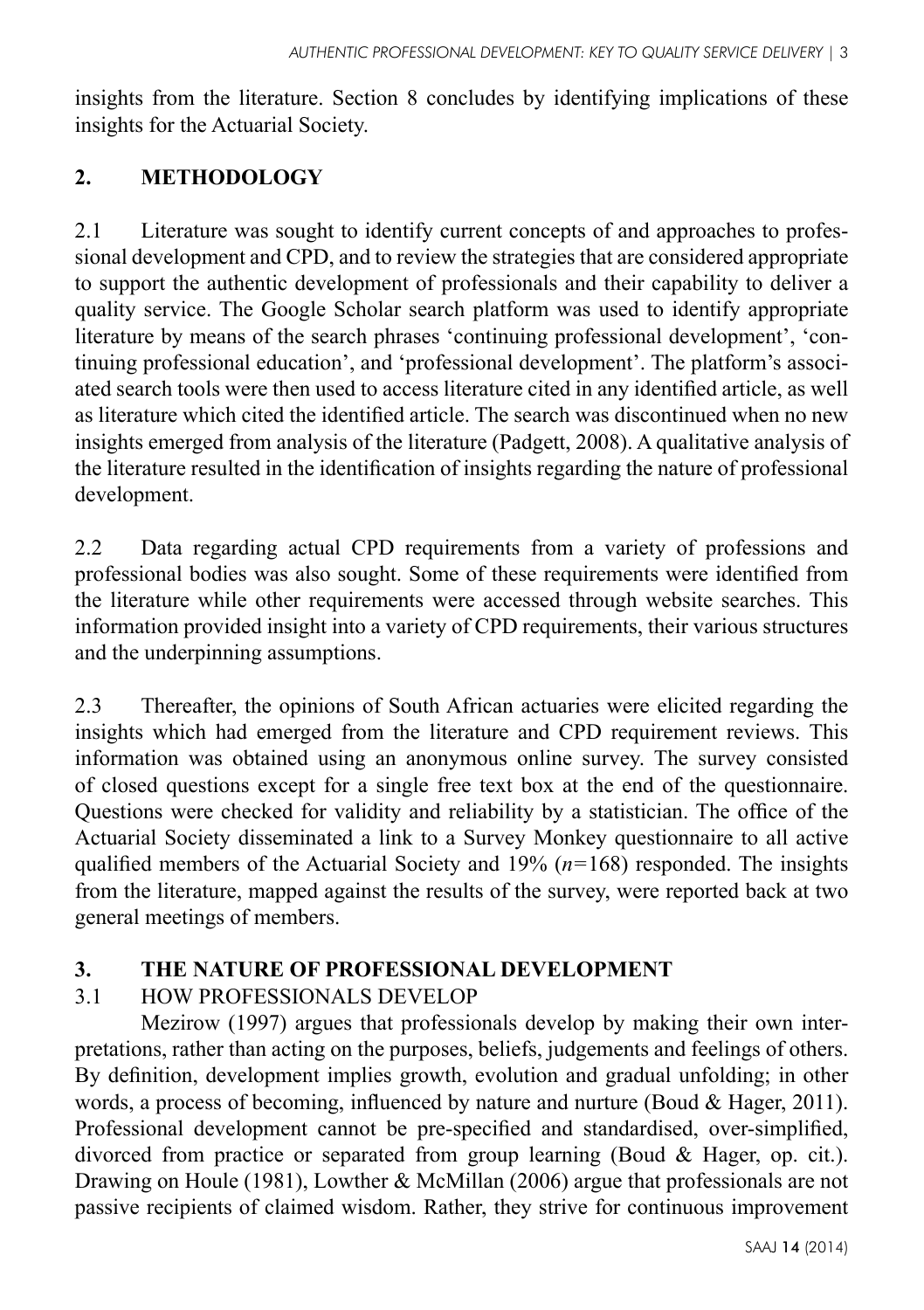and adaptation in their own practice (ibid.). Such learning involves critical reflection on assumptions, validating contested beliefs through discussion with others, taking action on one's reflective insight, and critically assessing it (Mezirow, op. cit.). Professional development is not just acquisition and transfer, but participation, construction and becoming (Boud & Hager, op. cit.).

## 3.2 PROFESSIONAL DEVELOPMENT AND WORK

In an empirical study, Fenwick (2009) illustrates that professional development occurs within the context and dilemmas of daily professional life—this contextual learning is described as 'work-based' for the purposes of this paper. Many professions already recognise the need for work-based learning at the intern stage because learning is a normal part of working, and indeed most other social activities (Boud & Hager, op. cit.). Hicks et al. (2007: 62) define work-based learning as "acquiring skills, knowledge and attitudes that enhance individual and organisational performance as a function of completing organisational tasks and roles, often interacting with other people". In a study by Caffarella & Zinn (1999), the CPD of a group of academics was found to be a mixture of self-directed learning, formal courses and organisational strategies with the most effective learning taking place as a result of work-based teaching, preparation and supervision. The literature suggests that work-based professional development occurs in both planned and unplanned ways, as discussed in section 3.3.

## 3.3 THE DEVELOPMENT CYCLE

3.3.1 Friedman & Woodhead (unpublished) offer a model for planned professional development. They argue that a development cycle is an effective mechanism for achieving professional development in the workplace. Their suggested cycle is composed of four stages: planning, action, results and reflection. Actuaries will be familiar with the power of an actuarial control cycle to move an enterprise forward through a similar cycle of planning, acting and reviewing (for example, Bellis et al., 2010). It is evident from the multi-profession empirical study of Friedman & Woodhead (op. cit.) that traditional hours-based CPD requirements focus mainly on the action stage of a development experience. A development cycle adds to this action stage the dimensions of prior planning and subsequent reflection on results. This concept of professional reflection (Schon, 1983) may be more easily understood by actuaries as analysis (Tripp, 1990). Such analysis could range from the micro—for example, a better way of laying out a spreadsheet—to the macro—for example, the impact of the work on third parties.

3.3.2 From a study of Canadian accountants, Hicks et al. (op. cit.) derived twelve work-based learning strategies that could be planned:

- completing new tasks;
- applying past experience;
- working with others;
- thinking about past events;
- researching solutions to problems;
- external development programmes;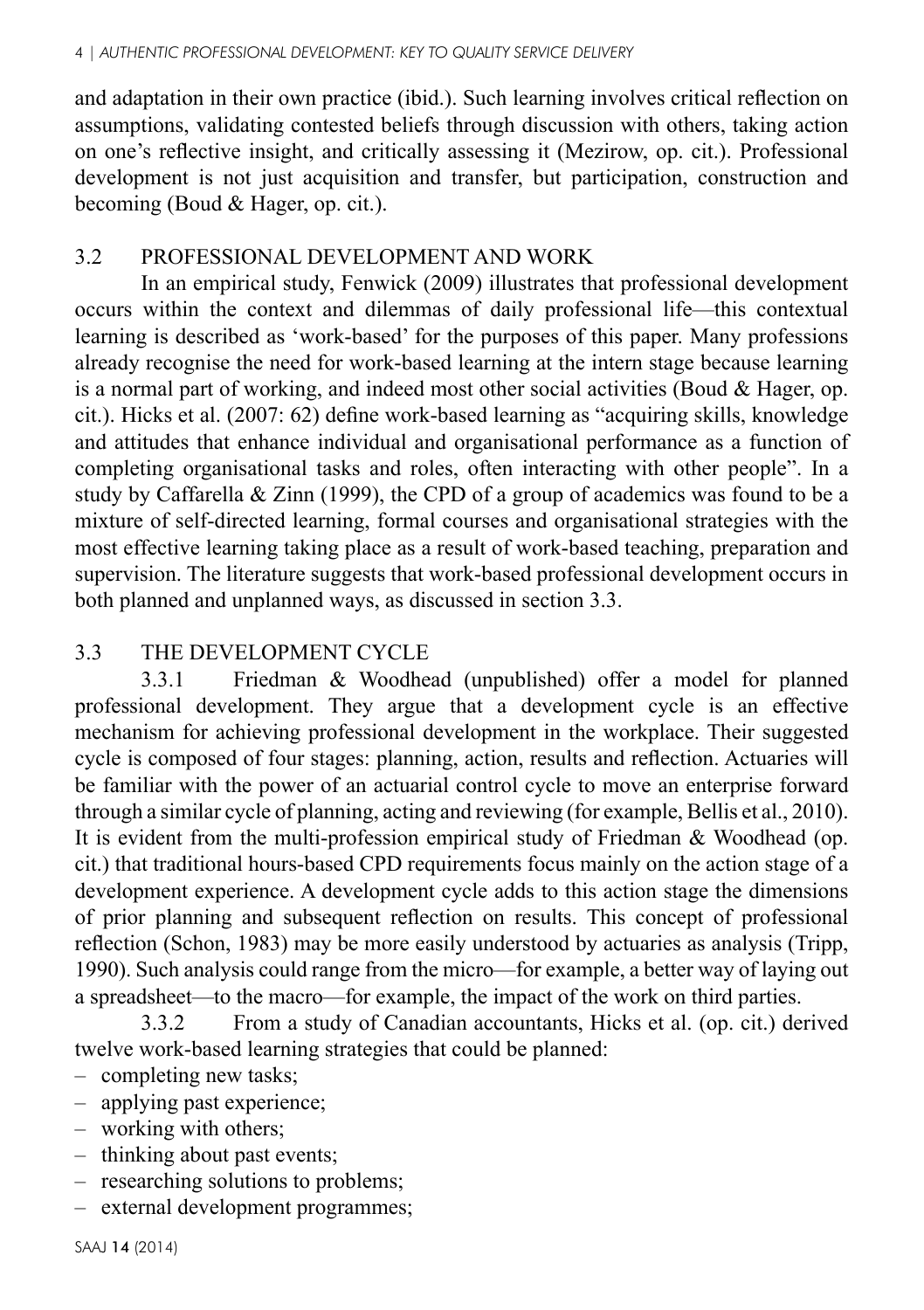- intuition;
- observing others;
- reading;
- e-learning;
- formal meetings; and
- in-house professional development programmes.

3.3.3 These learning strategies may be supported or discouraged by aspects of the workplace, which Coldwell  $\&$  Simkins (2010) term mediating and moderating variables respectively. The case study by Caffarella  $\&$  Zinn (op. cit.) highlights that the mediating and moderating variables can be personal, inter-personal or institutional. Drawing inter alia on workplace studies, Boud & Hager (op. cit.), Hicks et al. (op. cit.) and Webster-Wright (2009) identify some of these variables, including:

- learning potential of task;
- opportunities for feedback;
- degree of formalisation or bureacracy;
- allowance for initiative or resistance to change;
- learning resources;
- exposure to demands from stakeholders;
- need for direction;
- exposure to changes in technology and methods;
- managerial responsibility;
- external professional contact;
- reward for proficiency;
- not enough time or too many jobs;
- vested interests;
- staying up to date; and
- opportunity to discuss with others.

3.3.4 The complete development cycle is not the only way to ensure professional development. In the workplace context, it is not always possible to anticipate development opportunities and therefore formal planning cannot always occur. Gold et al. (2007) researched the way litigation lawyers developed their professional capabilities, and found that they arrived at new understandings of their work through articulation and dialogue with colleagues in situations where they made on-the-spot decisions with little time for deliberation. This process has been described by Gold et al. (op. cit.: 240) as "CPD on the run", and by Raelin (1997: 563) as "communities of practice reflecting in action". Thus, this type of work-based development follows the last three stages of the development cycle (action, results and reflection) even though the first stage (planning) is not possible.

3.3.5 Alsop (2002) and Klenowski et al. (2006) suggest that the use of a portfolio might be one way of carrying out the analysis stage of the work-based development cycle. Brown (1995: 2) describes a portfolio as: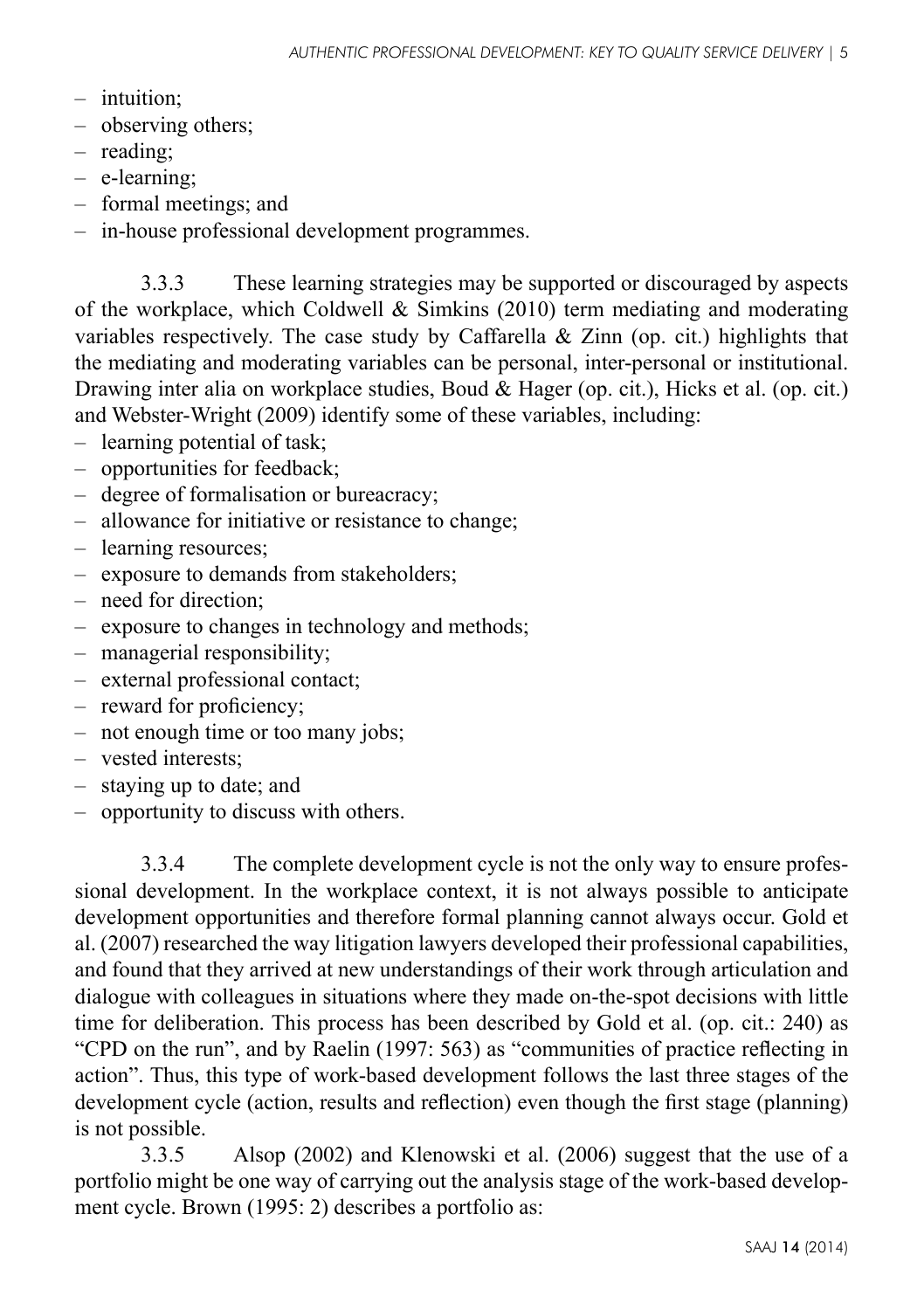a private collection of evidence which demonstrates the continuing acquisition of skills, knowledge, attitudes, understanding and achievement. It is both retrospective and prospective, as well as reflecting the current stage of development and activity of the individual. It is personal and private, assembled in whatever way seems appropriate to the owner. Key tools are the capacity for reflection, analysis and application of skills in practice.

## 3.4 THE ROLE OF INFORMATION-DOWNLOAD ACTIVITIES

3.4.1 In contrast to the concept that professional development is predominantly work-based, many CPD programmes require participation in activities such as seminars, conferences and professional committees—which are described as 'information-download activities' for the purposes of this paper. Davis & Davis (op. cit.), reviewing a number of studies of physicians, found that only a small percentage of development came from information-download activities, with most development being work-based and self-directed. Eraut (1994) argues that professional learning is not completed through information-download activities. He suggests instead that, in order for professional development to be effective, the individual must incorporate through practical application what has been learnt at the CPD event. A number of large-scale studies support this position (Baldwin & Ford, 1988; Ford & Weissbein, 1997; Cheng & Ho, 2001; Steinert et al., 2006; Armour & Yelling 2002; Blume et al., 2010). For example, Blume et al. (op. cit.) analysed 89 empirical studies that explored the effectiveness of information-download activities. They concluded that there is only limited transfer of learning if insights from workshops are not integrated into the work environment. Structured learning activities regarding updated technical developments or a new field of practice should therefore be seen as necessary but insufficient.

3.4.2 The contribution of information-download activities to work-based development will depend on a complex interplay of factors including the stage of development and the particular field of the professional. Daley's (1999) study amongst nurses found that novices tended to learn by forming concepts and assimilating them through formal mechanisms, whereas experts tended to learn informally, in practice, and with colleagues. Business professionals may need work-based development more than health professionals, for whom deliveries, such as standardised surgical protocols, are often very structured (Murphy & Calway, 2008).

## 3.5 SUMMARY

In this section, the literature has been used to understand what kind of professional development would encourage actuaries to deliver their professional promise. It is concluded that it is difficult for a professional to deliver the professional promise without engaging in cycles of work-based development.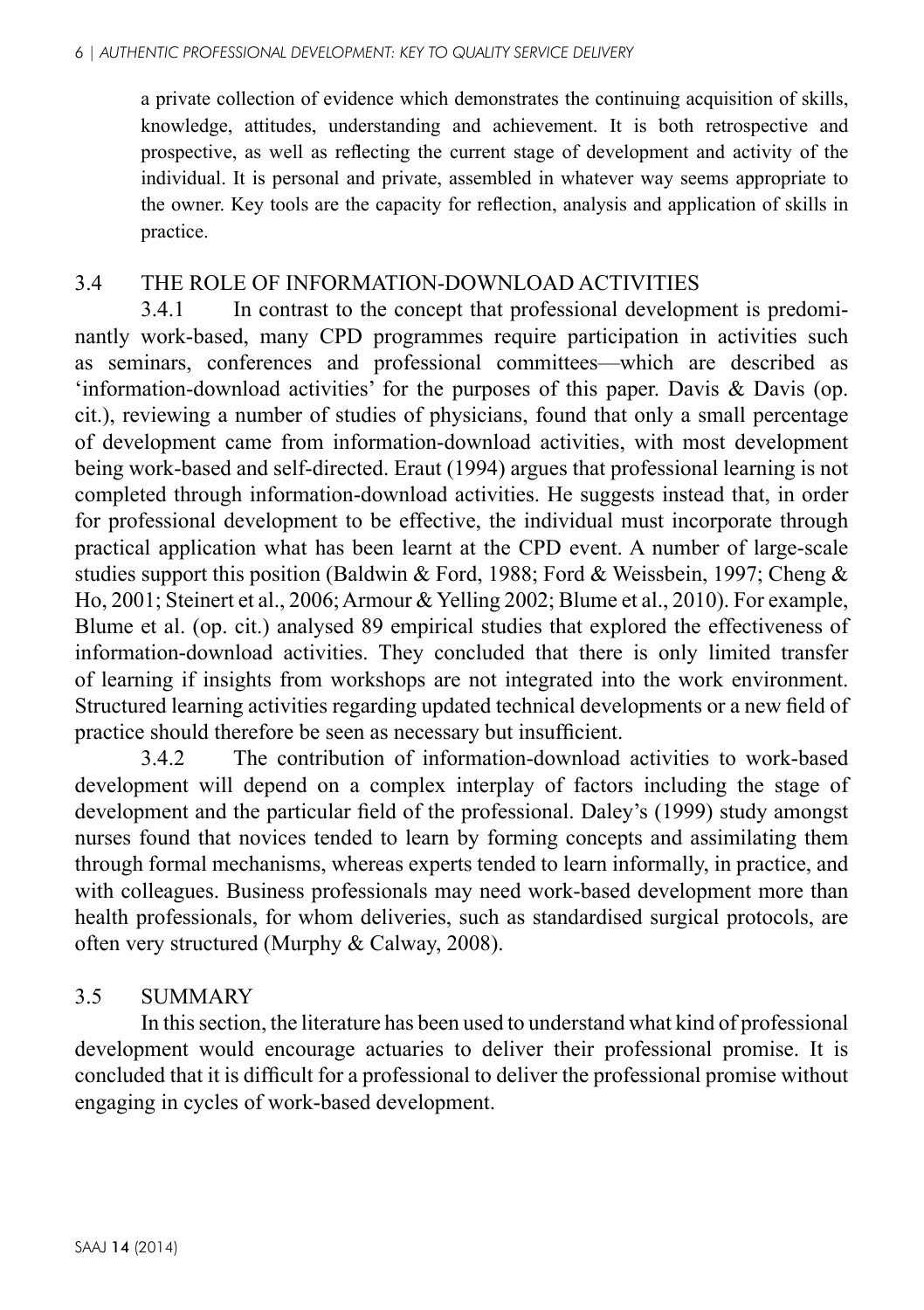## **4. THE ROLE OF THE PROFESSION**

4.1 This section considers the role that a professional body can play in encouraging the development process.

4.2 Regarding the professional development of physicians in the USA, Bennet et al. (2000) recommend that the profession should support members to maintain their capability to deliver a quality service through:

- understanding how practitioners learn;
- promoting valid and reliable work-based learning;
- promoting the development of practitioners' learning skills;
- promoting valid and reliable education;
- networking with all stakeholders;
- developing relevant assessment; and
- developing teachers and mentors.

4.3 A large study was commissioned by the International Federation of Accountants to fill a perceived gap in the research regarding valid measurement of the impact of CPD on practice (Friedman & Woodhead, op. cit.). Friedman & Woodhead (op. cit.) measured what they term the professional development value of the CPD requirements of a number of professions. They compare CPD requirements by graphing the depth of each of four steps in a development cycle (planning, action, results and reflection). For example, the CPD requirements of the Chartered Institute of Management Accountants ('CIMA') are illustrated in Figure 1, clearly showing the emphasis on planning and reflection.



Figure 1. CPD requirements of CIMA (after Friedman & Woodhead, op. cit.: 27)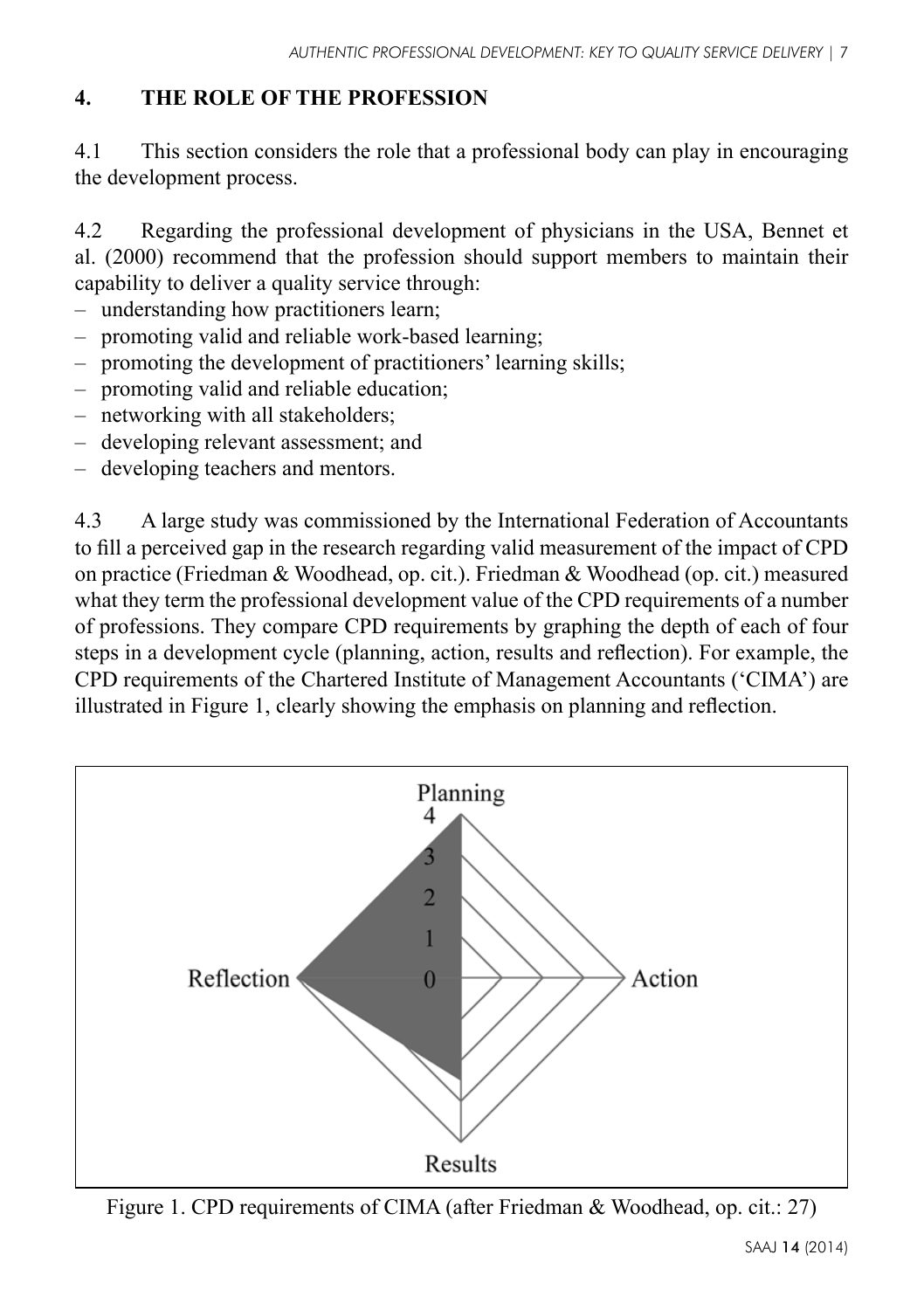4.4 The South African Institute of Chartered Accountants ('SAICA') is reported in Friedman & Woodhead (op. cit.) as requiring only a record of input hours for its CPD, and no requirement for planning, results or reflection. This requirement is illustrated in Figure 2.



Figure 2. CPD requirements of SAICA (after Friedman & Woodhead, op. cit.: 31)



SAAJ 14 (2014) Figure 3. CPD requirements of RCPSYCH (after Friedman & Woodhead; op. cit.: 32)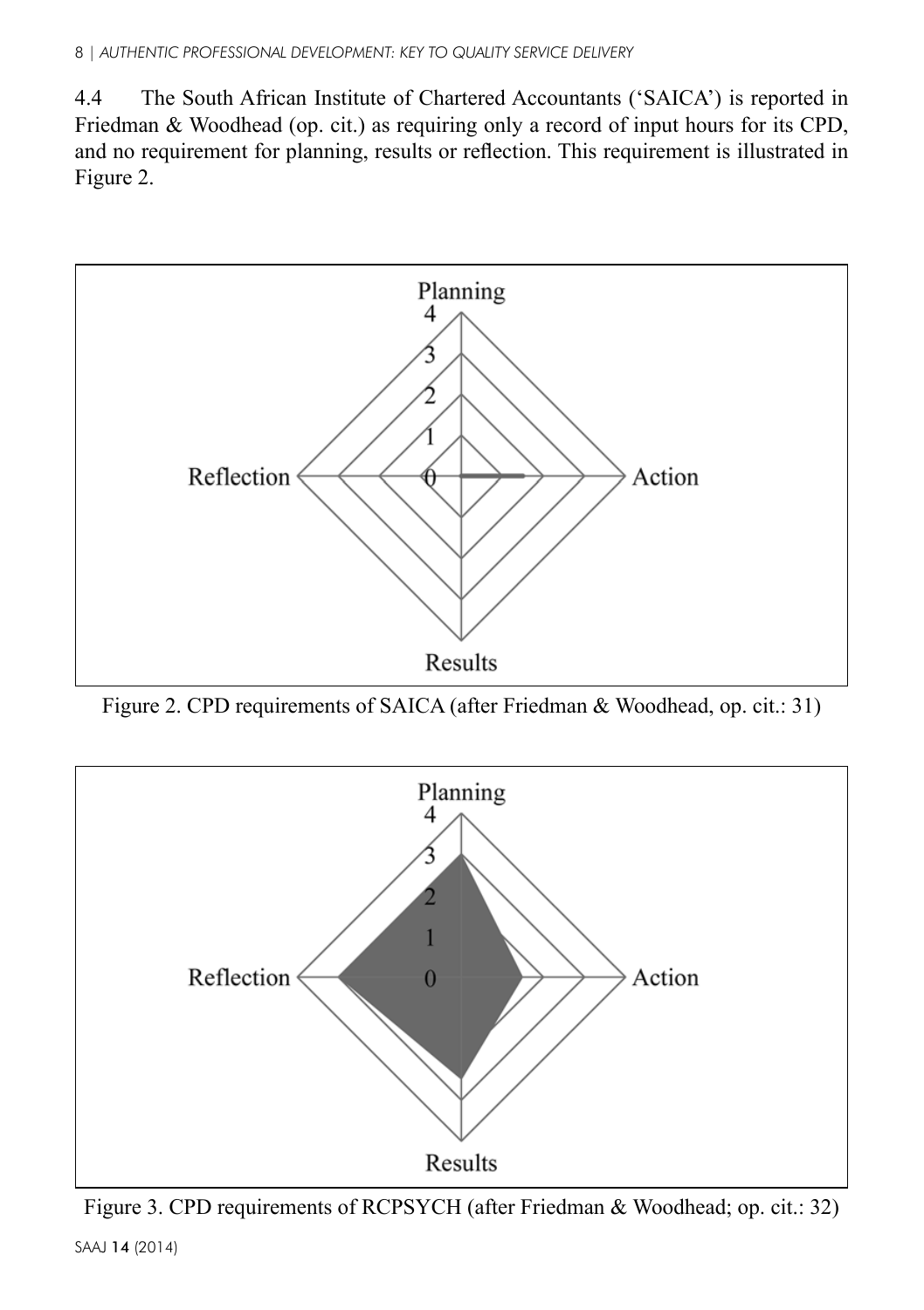4.5 The Royal College of Psychiatry ('RCPSYCH') in the UK was unique among the professional bodies interviewed by Friedman & Woodhead (op. cit.) in that the planning and analysis stages of its CPD requirements are done within peer groups. At the beginning of the year, the peer group meets to discuss development objectives and to develop individual plans. Members are asked to think about their CPD in terms of knowledge, skills, attitudes and social skills, and to look at four levels of practice, ranging from basic skills common to the profession to specific specialisations. A minimum of 50 hours per year is required for the action stage. Thereafter, members reflect on the result of their CPD within the peer groups. This requirement is illustrated in Figure 3.

4.6 One way that some professions encourage the development of service delivery capability is through detailed lists or frameworks of competencies. Based on studies in the accounting profession, Boritz & Carnaghan (op. cit.) found no conclusive evidence of the effectiveness of the competency approach, how to assess it, or how to avoid lengthy, unworkable lists of competencies. Some national accounting associations have adopted competency approaches, while others have rejected them as unworkable (ibid.). At the time of writing, the Actuaries Institute ('AI') in Australia had recently carried out an extensive project to document actuarial competencies as a guide for lifelong actuarial development.<sup>4</sup> In this project, actuarial work is widely defined, and subdivided into generic technical and management functions, with associated performance indicators.<sup>5</sup> The AI acknowledges that careful consideration and development will be required before the framework can be used in practice. In the UK, the Financial Reporting Council ('FRC') developed an Actuarial Quality Framework<sup>6</sup> as part of their oversight role of the UK actuarial profession, and that framework informs the professional standards that the FRC develops. Lowther (2011) used the FRC's framework to develop a detailed capability benchmark for a specific field of actuarial work.

# **5. THE ROLE OF THE EMPLOYER**

5.1 Section 3 highlighted that much of a professional's development is work-based. A professional body therefore needs to acknowledge and understand that its CPD requirements are going to be undertaken predominantly in an employer's domain.

5.2 The nature of employment for many professionals has changed in recent years. In past years, autonomy was the hallmark of a profession, both at an individual and profession level (Funck, 2012). Such autonomy could be seen to be the result of a social contract in the public interest (Friedson, 2001). More recently, economic and regulatory aspects of professions' autonomy are increasingly being taken over by the state or

<sup>4</sup> Actuaries Institute. *Actuarial Capabilities Framework*, 2012. www.actuaries.asn.au, 20/12/2012

<sup>5</sup> ibid.

<sup>6</sup> Financial Reporting Council. *Actuarial Quality Framework*, 2009. www.frc.org.uk, 20/12/2012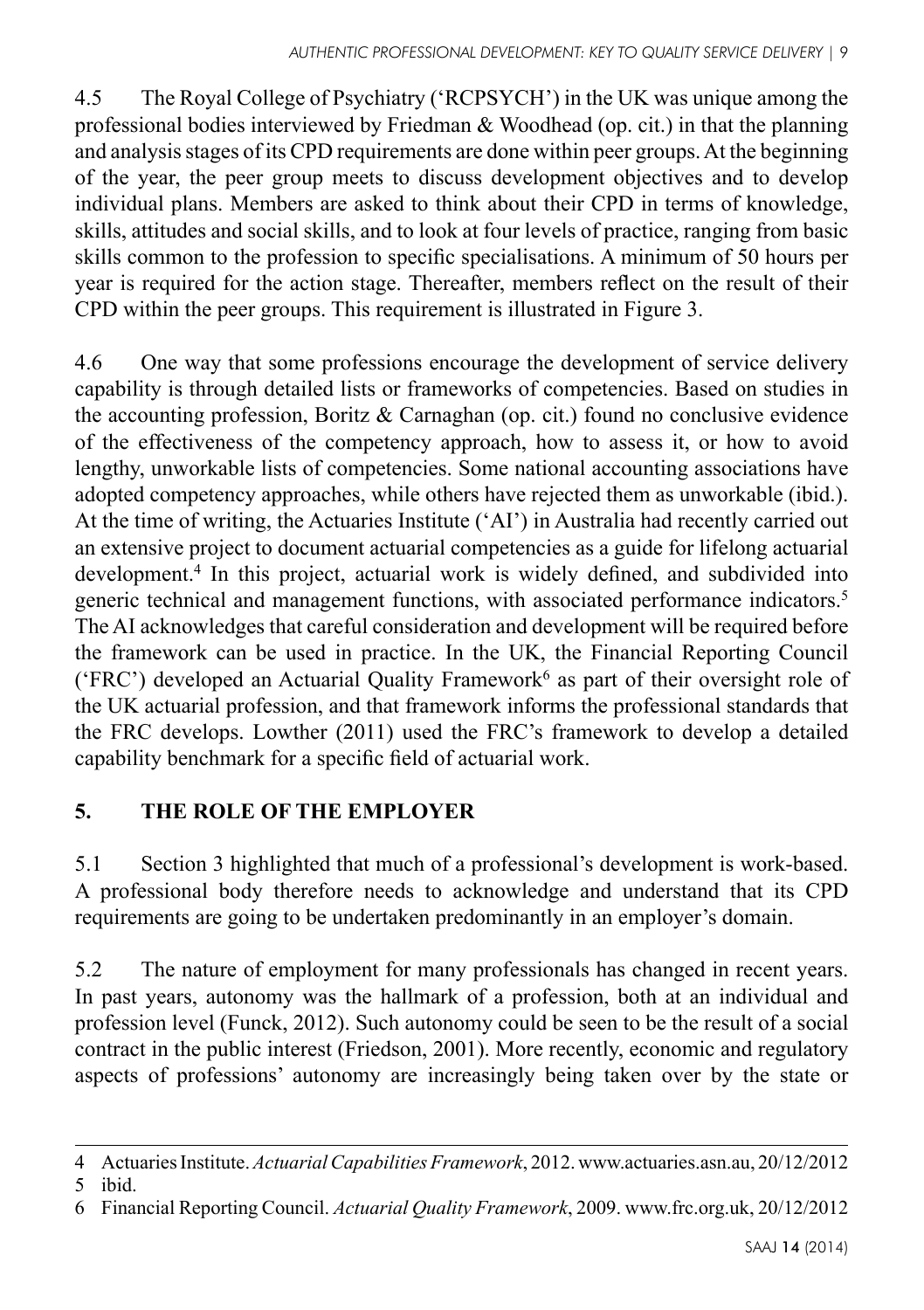#### 10 | *AUTHENTIC PROFESSIONAL DEVELOPMENT: KEY TO QUALITY SERVICE DELIVERY*

corporate governance initiatives.7 Furthermore, many professionals have migrated from traditional professional partnerships into large professional service organisations which are directed by expert managers who may not themselves be members of that profession (Evetts, 2003). In these organisations, professional competence is often measured by organisational goals of efficiency, which may emphasise service delivery, client satisfaction and cost and profit issues (Evetts, 2012).

5.3 In the light of these realities, professional bodies will need to consider the extent to which they should rely on, or participate in, an employer's in-house development and performance appraisal processes for its employees. Because of potential conflicts of interest, Evetts (op. cit.) cautions professions against abdicating the responsibility for CPD to employers. Nevertheless, CIMA accredits employers as CIMA development partners,<sup>8</sup> and delegates the monitoring of CPD to the employer. The Institute and Faculty of Actuaries ('IFA') in the UK encourages the appointment of an actuary or compliance person at an employer to be a CPD co-ordinator.9 Furthermore, the IFA intends to introduce a quality assurance scheme for employers, regarding the professional development of actuaries in their employ.10 In South Africa, employers may be accredited as Actuarial Training Offices for the work-based experience requirement of student actuaries.

## **6. CPD REQUIREMENTS FOR ACTUARIES**

6.1 Section 6 shifts the enquiry from professional development in general to the actuarial profession in particular. This section briefly summarises CPD guidelines issued by the IAA, as well as the CPD requirements of the Actuarial Society and five other Anglophone actuarial associations as reflected on their websites. The CPD requirements of CIMA are also scrutinised because their domain of practice is fairly similar to that of actuaries, and their CPD requirements were shown by Friedman & Woodhead (op. cit.) to have substantial emphasis on the planning and reflection stages of professional development.

6.2 The 'Principles of Professionalism' of the IAA sets out the core value that actuaries worldwide should deliver a quality service that is competent, ethical and subject to professional oversight.<sup>11</sup> However, the IAA's guidelines to national actuarial associations on CPD12 are not yet fully consistent with the implications of this core

- 10 Institute and Faculty of Actuaries (2013). Quality Assurance. *The Actuary* (September), 10 11 ibid.
- 12 International Actuarial Association. Guidelines on Continuing Professional Development, 2011. www.actuaries.org, 13/02/2012

<sup>7</sup> Braithwaite, J (2005). Neoliberalism or Regulatory Capitalism. *Regnet Occasional Paper No. 5*. Australian National University, Canberra

<sup>8</sup> Chartered Institute of Management Accountants. *CIMA Professional Development*, 2012*.* www.cimaglobal.com, 16/02/2012

<sup>9</sup> Institute and Faculty of Actuaries. *CPD – Developing Knowledge, Building Skills*, 2012. www.actuaries.org.uk, 03/12/2012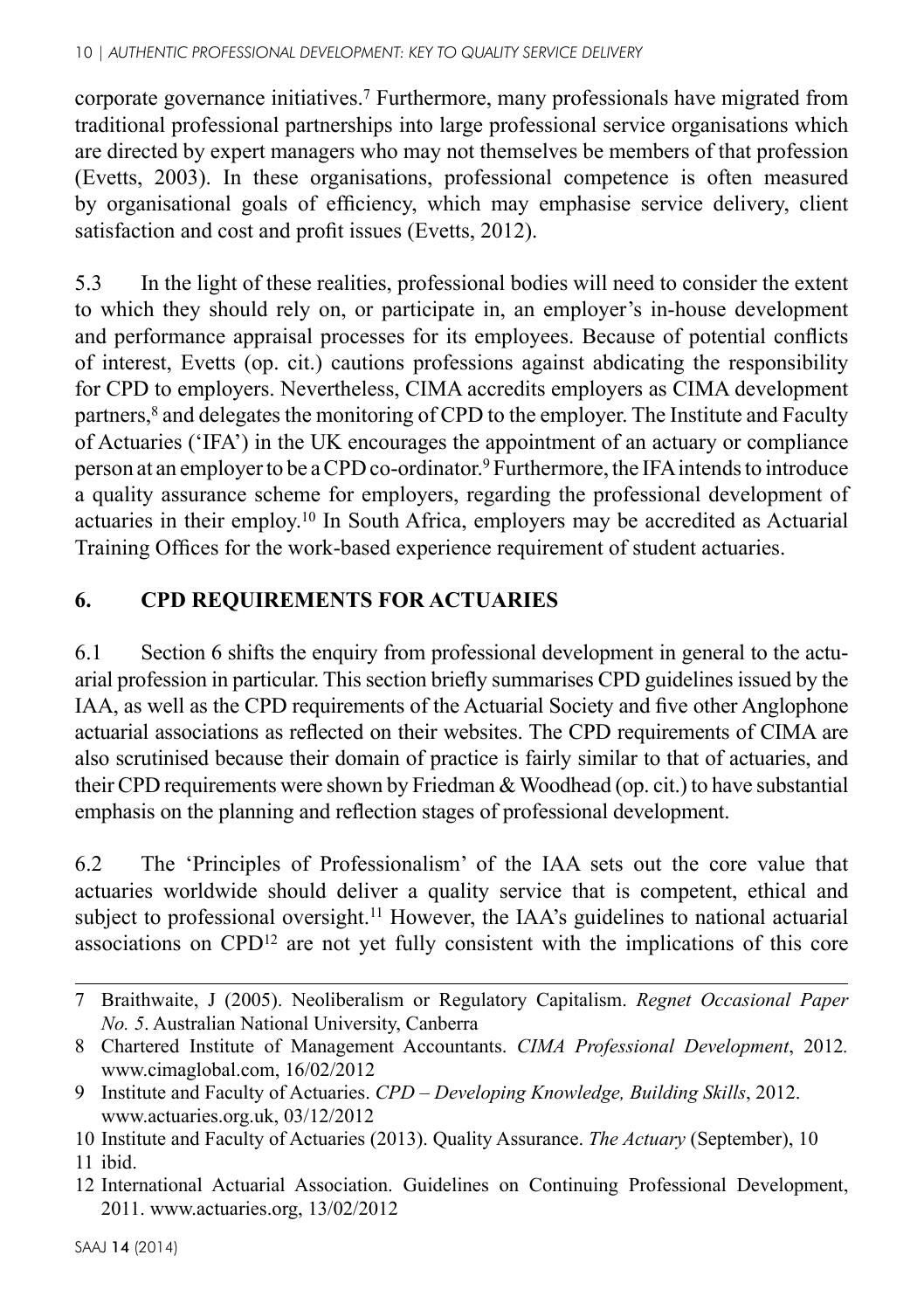value, perhaps because of being issued earlier than the Principles of Professionalism. The IAA's CPD guidelines require individual actuaries to remain competent in their areas of work by continuing to learn about changes in both actuarial techniques and the regulatory environment. There is little reference to applying the learning, which is an important aspect of professional development.

6.3 As with the IAA, the Actuarial Society's definition of CPD has not yet been reviewed in the light of its new Code of Professional Conduct.13 The Actuarial Society defines CPD as14

the maintenance, improvement and broadening of knowledge and skill and the development of the personal qualities necessary for the execution of professional and associated duties throughout the actuary's working lifetime.

However, the CPD requirements of the Actuarial Society,<sup>15</sup> which are similar to those of five other large Anglophone actuarial associations, namely the IFA in the UK,16 the AI in Australia,<sup>17</sup> the Canadian Institute of Actuaries,<sup>18</sup> and in the USA, the Society of Actuaries<sup>19</sup> and the Casualty Actuarial Society,<sup>20</sup> entail only that members complete a minimum number of hours in relevant technical and professional learning. This requirement is therefore only for an action stage in the professional development cycle. All the associations require some of the CPD to be verifiable or structured. Only the AI links CPD directly to service delivery, by positioning CPD as part of the process of maintaining the capacity to practise.21 The Australians are also alone in specifically including aspects of work as one of many items that could qualify for CPD credits.<sup>22</sup> The IFA has recently introduced a requirement for members to participate regularly in a curriculum of professional matters. The professional development value of the CPD requirements of the Actuarial Society and the other associations would be illustrated in the same way as those of SAICA in Figure 2.

6.4 A comparison of Figures 1 and 2 illustrates that the CPD requirements of the large Anglophone actuarial societies are centred on the action stage, whereas those of CIMA are centred on the planning, results and reflection stages. Friedman & Woodhead

<sup>13</sup> ibid.

<sup>14</sup> Actuarial Society of South Africa. *CPD requirements of the Actuarial Society of South Africa*, 2007. www.actuaries.org.za, 16/02/2012: p1

<sup>15</sup> ibid.

<sup>16</sup> ibid.

<sup>17</sup> Actuaries Institute. *Professional Standard No.1: CPD, 2009*. www.actuaries.asn.au, 03/12/2012

<sup>18</sup> Canadian Institute of Actuaries. *Qualification Standard – Requirements for CPD*, 2008. www.actuaries.ca. 03/12/2012

<sup>19</sup> Society of Actuaries. *CPD Requirement* , 2009. www.soa.org, 03/12/2012

<sup>20</sup> Casualty Actuarial Society. *Continuing Education Policy*, 2012. www.casact.org, 03/12/2012

<sup>21</sup> ibid.

<sup>22</sup> ibid.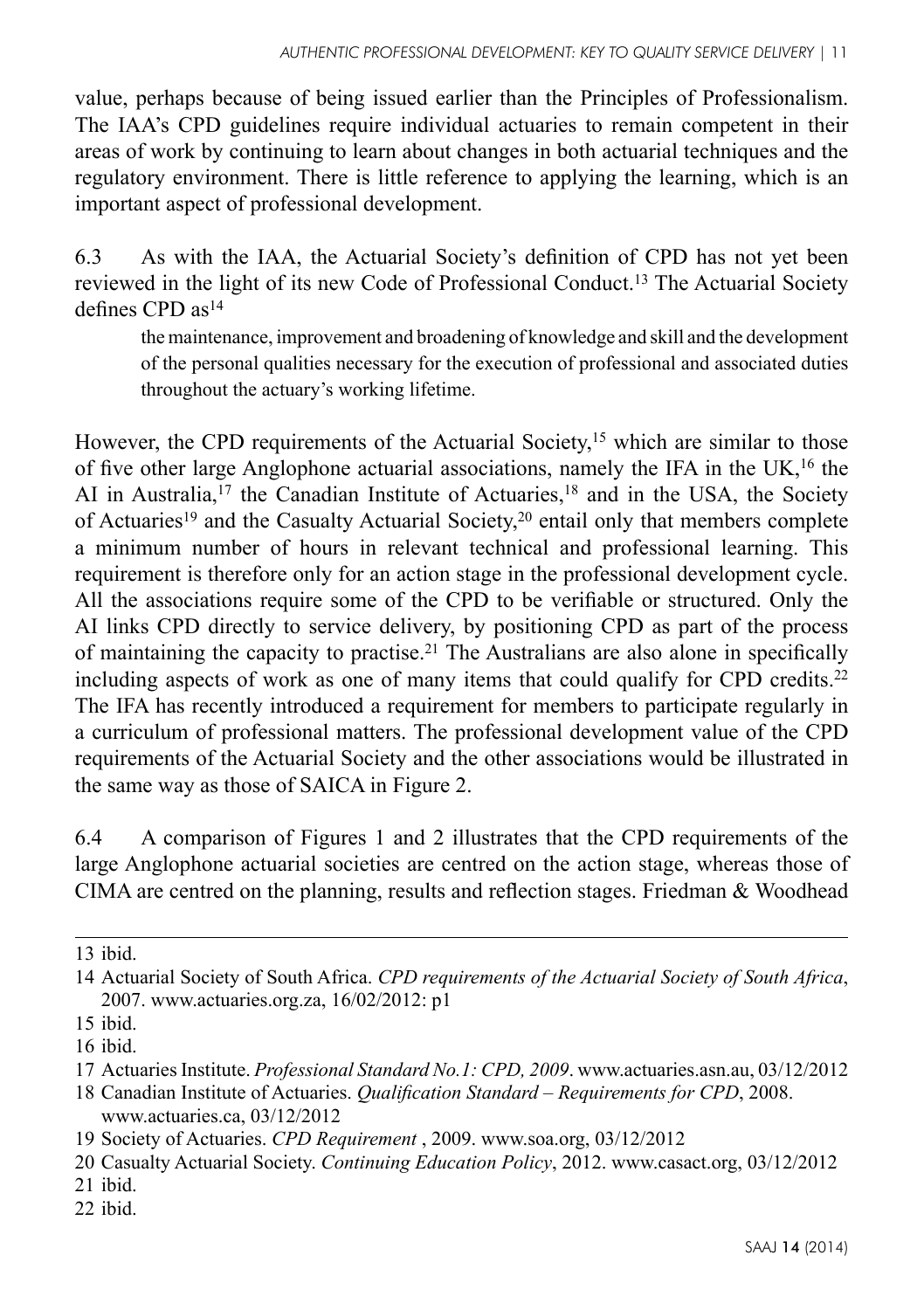(op. cit.) argue that all four stages are necessary for effective professional development. In an online planning tool,<sup>23</sup> CIMA members are assisted to go through six steps in a professional development cycle:

- define their roles;
- assess their development needs;
- design and document activities;
- act;
- reflect and apply learning; and
- evaluate progress and repeat.

Members are assisted in the reflection stage by means of questions<sup>24</sup> such as:

- To what extent and in what ways have you improved your competence?
- What else do you need to do to achieve your desired level?
- What changes would you make to your learning approach following the experience?
- What will the wider impact of the learning be on your organisation or career?

6.5 The Royal Institute of Chartered Surveyors ('RICS') also encourages their members to use a formal learning cycle in their professional development.<sup>25</sup> RICS acknowledges that some work-based professional development may be unplanned, but would still need the reflection stage in order to be effective.

# **7. SURVEY OF MEMBERS OF THE ACTUARIAL SOCIETY OF SOUTH AFRICA**

7.1 This section presents the results of a survey of members of the Actuarial Society. The survey elicited opinions regarding the insights which had emerged from the literature. The methodology is described in Section 2.

7.2 The first three questions in the survey were demographic, in order to check whether respondents' answers varied by period since qualification, field of practice, or period practising in current field. Apart from the instance mentioned in ¶7.4, no significant variations within responses were noted where the sub-groups were large enough to be reliable.

7.3 In Question 4, a clear majority of the respondents who had been qualified for more than five years indicated that most of their current professional capability was acquired post-qualification. This result indicates that the majority of respondents deemed postqualification development necessary for professional service delivery. In Question 5, a

<sup>23</sup> ibid.

<sup>24</sup> ibid.

<sup>25</sup> Royal Institute of Chartered Surveyors. *Continuing professional development*, 2011*.* www.rics.org/site/scripts\_info.aspx?documentsID=250&pageNumbers=3, 16/01/2012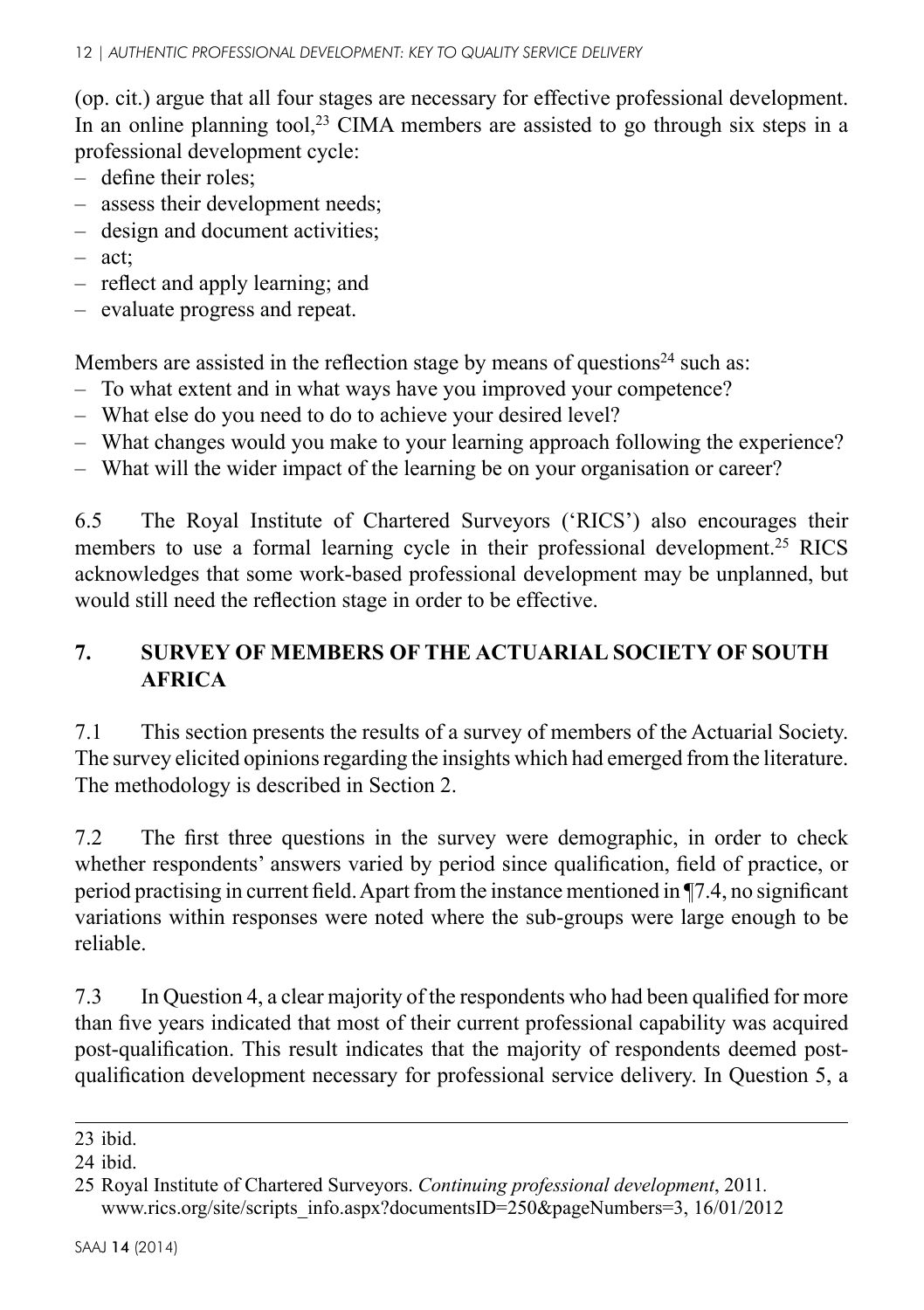clear majority of respondents who had been qualified for more than five years indicated that the capabilities needed in their fields of practice had changed in the last five years. However, the reported change in capabilities was much less than the amount of postqualification development reported in Question 4. This result gives support to the insight that professionals need development throughout their careers, irrespective of the technical or environmental changes in their fields of practice. The responses to Questions 4 and 5 are indicated in Figure 4, where the mean of Question 4 is clearly seen to be about double that of Question 5.

7.4 In Questions 6 and 7, respondents clearly indicated that the majority of their postqualification development was work-based, and the minority came from informationdownload activities. However, respondents who qualified more than 20 years ago reported experiencing more development from information-download activities than from workbased practices. It was noted in ¶3.4.2 that the contribution of structured seminars to work-based learning may be influenced by a professional's stage of development. The responses to Questions 6 and 7 are indicated in Figure 5.

7.5 In Question 9, 75% of respondents felt that learning is not complete until analysed or tried out in practice.

7.6 Questions 8, 10 and 11 were inconclusive. For Question 8, respondents were equally split three ways as to whether the Actuarial Society should measure learning, competence or both. Respondents to Questions 10 and 11 were divided as to whether, and if so how, the Actuarial Society should monitor the reflection stage of the development cycle.



Figure 4. Comparison of the importance of post-qualification development for actuaries with more than five years' experience relative to the change in their field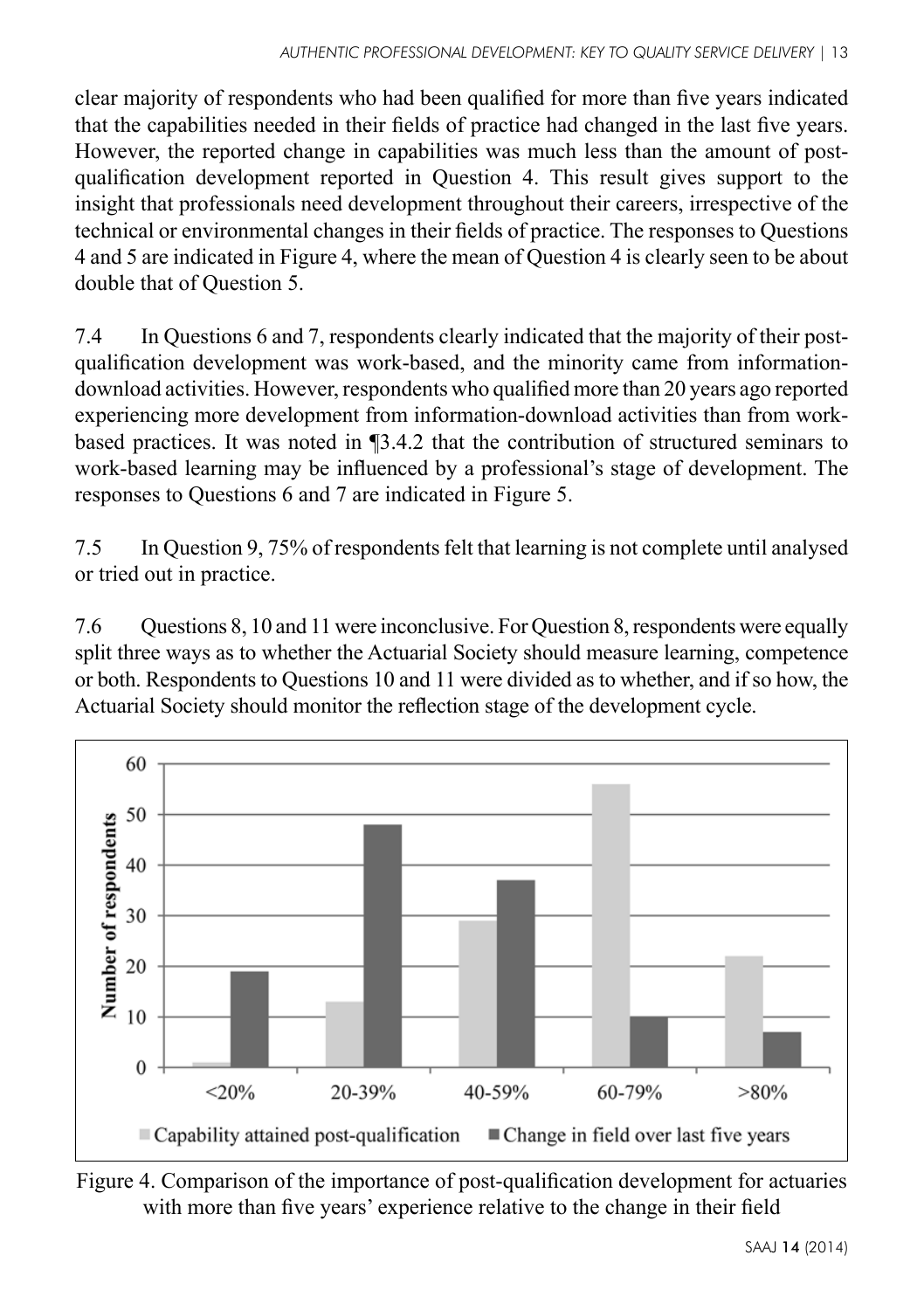7.7 Forty-five respondents made use of the free text box where they were invited to elaborate on any of their answers. Four points were made by five or more respondents. These points are set out in Table 1, together with their frequency.

| Issue                                                                                                                                                                                                          | Responses |
|----------------------------------------------------------------------------------------------------------------------------------------------------------------------------------------------------------------|-----------|
| Professionals will do CPD as part of their professional promise. The Actuarial<br>Society should not prescribe methods or monitor compliance, but leave it to the<br>individual's professional responsibility. | 10        |
| The Actuarial Society should monitor competence, and not learning.                                                                                                                                             | 8         |
| Work-based learning is very important.                                                                                                                                                                         | 6         |
| The Actuarial Society should create opportunities for professional development.                                                                                                                                |           |

|  |  |  |  |  |  |  | Table 1. Four most common responses and their frequency |
|--|--|--|--|--|--|--|---------------------------------------------------------|
|--|--|--|--|--|--|--|---------------------------------------------------------|

# **8. IMPLICATIONS OF THE INSIGHTS FOR THE ACTUARIAL SOCIETY**

8.1 The insights that have emerged from this study may be used by the Actuarial Society to design CPD requirements that encourage its members to develop and maintain the capability to deliver their professional promise.

8.2 The literature in the study supports an argument that professional development is associated with competently completing tasks which are required in the workplace. Professional development is most effective when it encompasses all the stages



Figure 5. Comparison of the amount of post-qualification development that came from work-based activities relative to information-download activities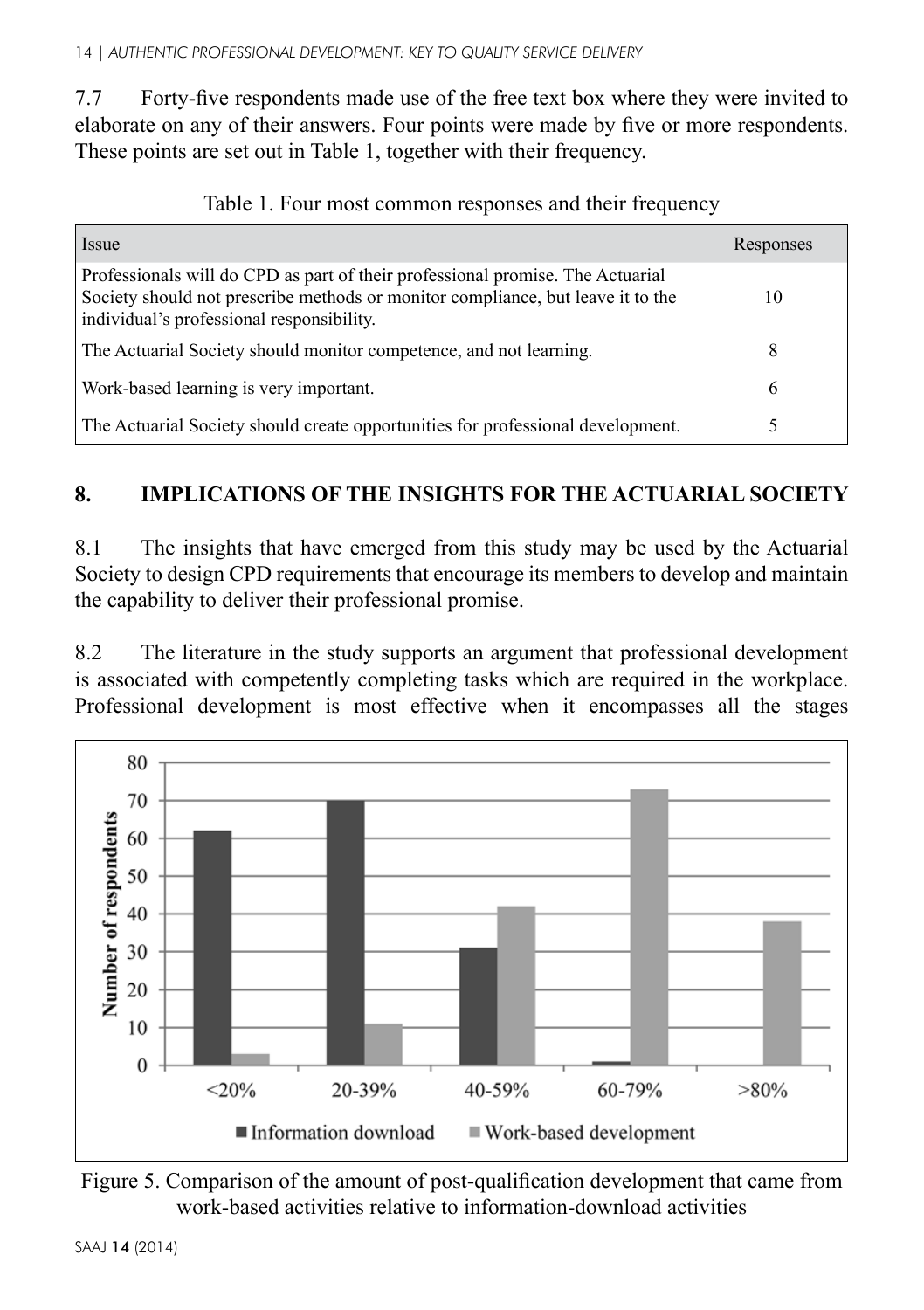of a development cycle. For example, while the action stage of a cycle might be an information-download activity, the literature makes it clear that development is not complete until what has been learnt through that activity has been synthesised into an authentic work-based practice. The experience of Actuarial Society members, as reflected in the survey responses, tends to support this insight in that many reported that their professional development was more than keeping up to date, and that the majority of this development had been work-based.

8.3 This understanding of professional development is not consistent with the CPD requirements of the Actuarial Society, nor indeed with those of the IAA and the large actuarial associations in the UK, USA, Canada and, to a lesser extent, Australia. The implication of this insight for the Actuarial Society is that it should encourage its members to understand and apply this concept of professional development.

8.4 Accordingly, the purpose of the Actuarial Society's CPD requirements should be to encourage members to develop and maintain the capability to keep their professional promise to deliver a quality service as set out in the Code of Professional Conduct. Members would be required to do this by engaging in a work-based development cycle. Members would highlight and record the value of their CPD irrespective of the time spent on it, perhaps using online planning tools similar to those already in use by CIMA. Members would be required to declare annually that they have complied with their CPD obligations. Since most of this development will take place in the employer's workplace, the Actuarial Society needs to consider the extent to which the employer should be a partner in CPD.

8.5 A minimum number of hours for the action stage could be stipulated by the Actuarial Society—as is done by RCPSYCH—but a disadvantage of minimum requirements is that, in the authors' opinion, it is human nature to see them as sufficient. One of the authors has led the CPD session at the Actuarial Society's Professionalism Course for recently qualified actuaries, and notes how delegates repeatedly focus on what can be counted towards the time budget despite best efforts to discuss the goal of quality service delivery. Friedman & Phillips (op. cit.) caution against CPD requirements being designed around the ease of producing statistics and monitoring compliance, to the detriment of a focus on effective development.

8.6 The suggested CPD model would best be introduced as a pilot project, in which the experience of members choosing to carry out their CPD in this way would inform the development of the process. Concurrent with the pilot project, some modifications can easily be made for those members choosing to comply with the existing CPD requirements, so as to give some recognition to the insights emerging from this study. For example, members could be invited to record a development outcome for each required hour of CPD.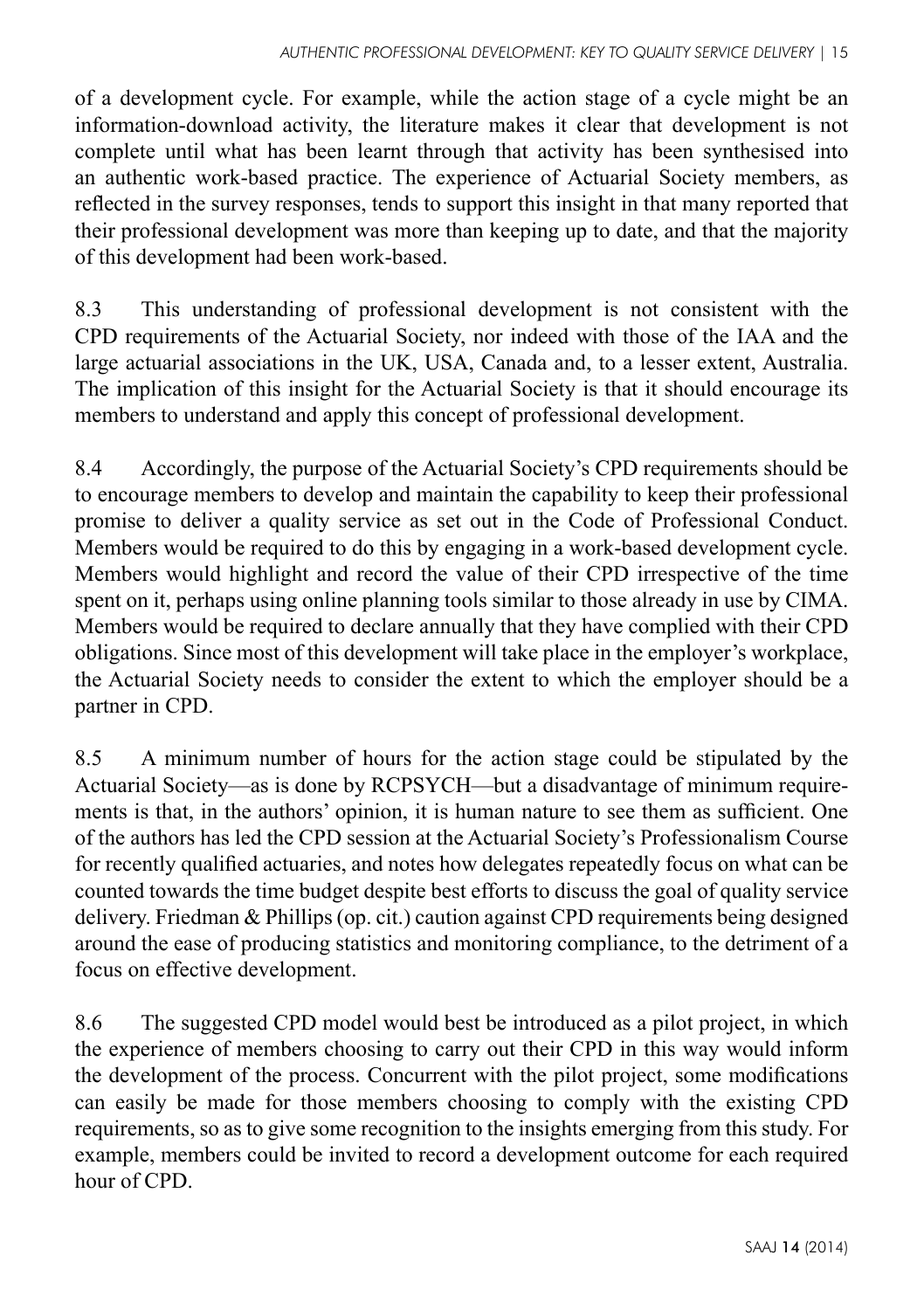#### ACKNOWLEDGEMENTS

The authors would like to thank the scrutineers and colleagues who acted as a critical community to this study, as well as the 168 members who responded to the survey. The financial assistance of the Actuarial Society towards this research is acknowledged. Opinions expressed and conclusions drawn are, however, those of the authors and are not necessarily to be attributed to the Actuarial Society.

#### **REFERENCES**

- Alsop, A (2002). Portfolios: Portraits of our professional lives*. British Journal of Occupational Therapy* **65**(5), 201–6
- Armour, KM & Yelling, M (2002). 'Talk and chalk' or learning from 'doing': Continuing professional development for physical education teachers. *British Journal of Teaching Physical Education* **33**(4), 40–4
- Baldwin, TT & Ford, JK (1988). Transfer of training: A review and directions for future research. *Personnel Psychology* **41**, 63–105
- Bellis, C, Lyon, R, Klugman, S & Shepherd, J (eds.) (2010). *Understanding Actuarial Management: The Actuarial Control Cycle.* Institute of Actuaries of Australia, Sydney
- Bennet, N, Davis, D, Easterling, W, Friedman, P, Green, J, Koeppen, B & Mazmanian, P (2000). Continuing medical education: A new vision of the professional development of physicians*. Academic Medicine* **75**(12), 1167–72

Blume, BD, Ford, JK, Baldwin, TT & Huang, JL (2010). Transfer of training: A meta-analytic review. *Journal of Management* **36**(4), 1065–105

- Boritz, JE & Carnaghan, CA (2003). Competency-based education and assessment for the accounting profession: A critical review. *Canadian Accounting Perspectives* **2**(1), 7–42
- Boud, D & Hager, P (2011). Re-thinking continuing professional development through changing metaphors and location in professional practice. *Studies in Continuing Education* **43**(1), 17–30

Brown, R (1995). *Portfolio Development and Profiling for Nurses*. Quay Publications, Lancaster

- Caffarella, R & Zinn, L (1999). Professional development for faculty: A conceptual framework of barriers and supports*. Innovative Higher Education* **23**(4), 241–54
- Carbon, C (2005). Continuing professional development and clinical governance: the role of scientific societies*. Clinical Microbiology and Infectious Diseases* **11**(1), 24–7
- Cheng EWL & Ho, DCK (2001). A review of transfer of training studies in the past decade. *Personnel Review* **30**(1), 102–18
- Coldwell, M & Simkins, T (2010). Level models of CPD evaluation: A grounded review and critique. *Professional Development in Education* **37**(1), 143–57
- Daley, BJ (1999). Novice to Expert: An exploration of how professionals learn. *Adult Education Quarterly* **49**(4), 39–54
- Davis, D & Davis, N (2010). Selecting educational interventions for knowledge translation. *Canadian Medical Association Journal* **182**(2), e89–e93
- Du Boulay, C (2000). From CME to CPD: Getting better at getting better? Individual learning portfolios may bridge the gap between learning and accountability*. British Medical Journal* **320**, 393–4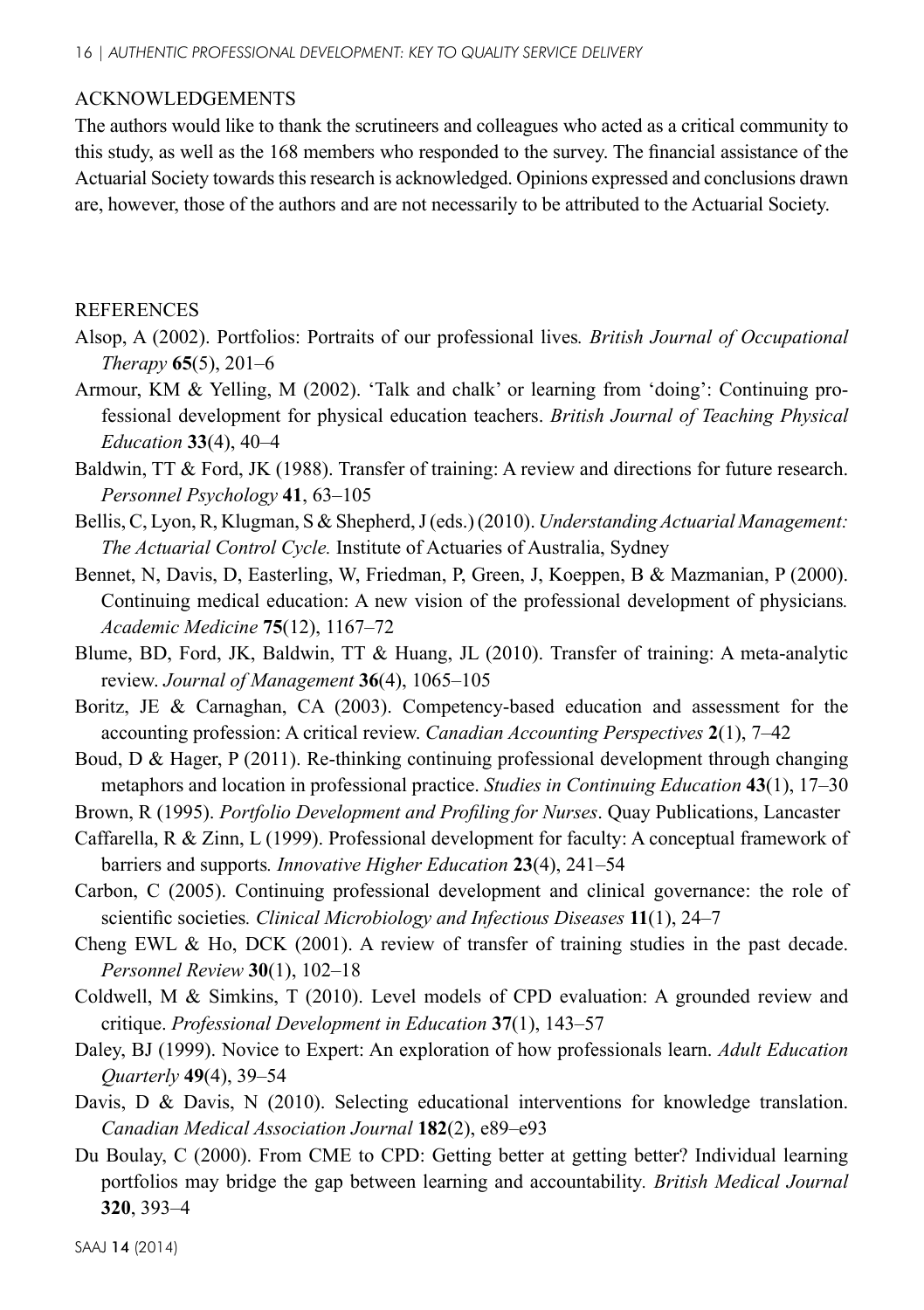Eraut, M (1994). *Developing Professional Knowledge and Competence.* Falmer Press, London

- Evetts, J (2003). The sociological analysis of professionalism*. International Sociology* **18**(2), 395–415
- Evetts, J (2012). Similarities in contexts and theorising : Professionalism and inequality. *Professions and Professionalism* **2**(2), 1–15
- Fenwick, T (2009). Making to measure? Reconsidering assessment in professional continuing education*. Studies in Continuing Education* **31**(3), 229–44
- Ford, JK & Weissbein, DA (1997). Transfer of training: An updated review and analysis. *Performance Improvement Quarterly*, **10**(2), 22–41
- Friedman, A & Phillips, M (2004). Continuing professional development: developing a vision. *Journal of Education and Work* **17**(3), 361–76
- Friedman, A & Woodhead, S (unpublished). *Approaches to CPD measurement*. International Accounting Education Standards Board, www.parnglobal.com/approaches-to-cpd-measurement2. htm, 19/01/2012

Friedson, E (2001). *Professionalism: The Third Logic*. Polity, London

- Funck, E (2012). Professional archetype change: The effects of restricted professional autonomy. *Professions and Professionalism* **2**(2), 1–18
- Gardner, R (1978). Policy on Continuing Education: A report with recommendations for action. University of York, York
- Gold, J, Thorpe, R, Woodall, J & Sadler-Smith, E (2007). Continuing professional development in the legal profession: a practice-based learning perspective. *Management Learning* **38**(2), 235–50
- Hicks, E, Bagg, R, Doyle, W & Young, D (2007). Canadian accountants: Examining workplace learning. *Journal of Workplace Learning* **19**(2), 61–77
- Houle, CO (1981). *Continuing Learning in the Professions*. Jossey-Bass, San Francisco
- Klenowski, V, Askew, S & Carnell, E (2006). Portfolios for learning, assessment and professional development in higher education. *Assessment and Evaluation in Higher Education* **31**(3), 267– 86
- Konkol, J (2005). Continuing professional development. *Journal of the Pharmacy Society of Wisconsin* September/ October, 70–1
- Lowther, M & McMillan, W (2006). Planning lifelong professional learning for actuaries. *South African Actuarial Journal* **6**, 1–17
- Lowther, M (2011). Promoting quality in the actuarial assessment of quantum of damages in South Africa. *South African Actuarial Journal* **11**, 85–110
- Mezirow, J (1997). Transformative learning: Theory to practice. *New Directions for Adult and Continuing Education* 74, 5–12
- Murphy, GA & Calway, BA (2008). Professional development for professionals: beyond superficial learning. *Australian Journal of Adult Learning* **48**(3), 424–43
- O'Sullivan, J (2003). Unlocking the workforce potential: Is support for effective CPD the key? *Research in Post-Compulsory Education* **8**(1), 107–22
- Padgett, D (2008). *Qualitative Methods in Social Work Research*. Sage, Los Angeles
- Raelin, JA (1997). A model of work-based learning. *Organisation Science* **8**(6), 563–78
- Schon, DA (1983). *The Reflective Practitioner*. Basic Books, New York